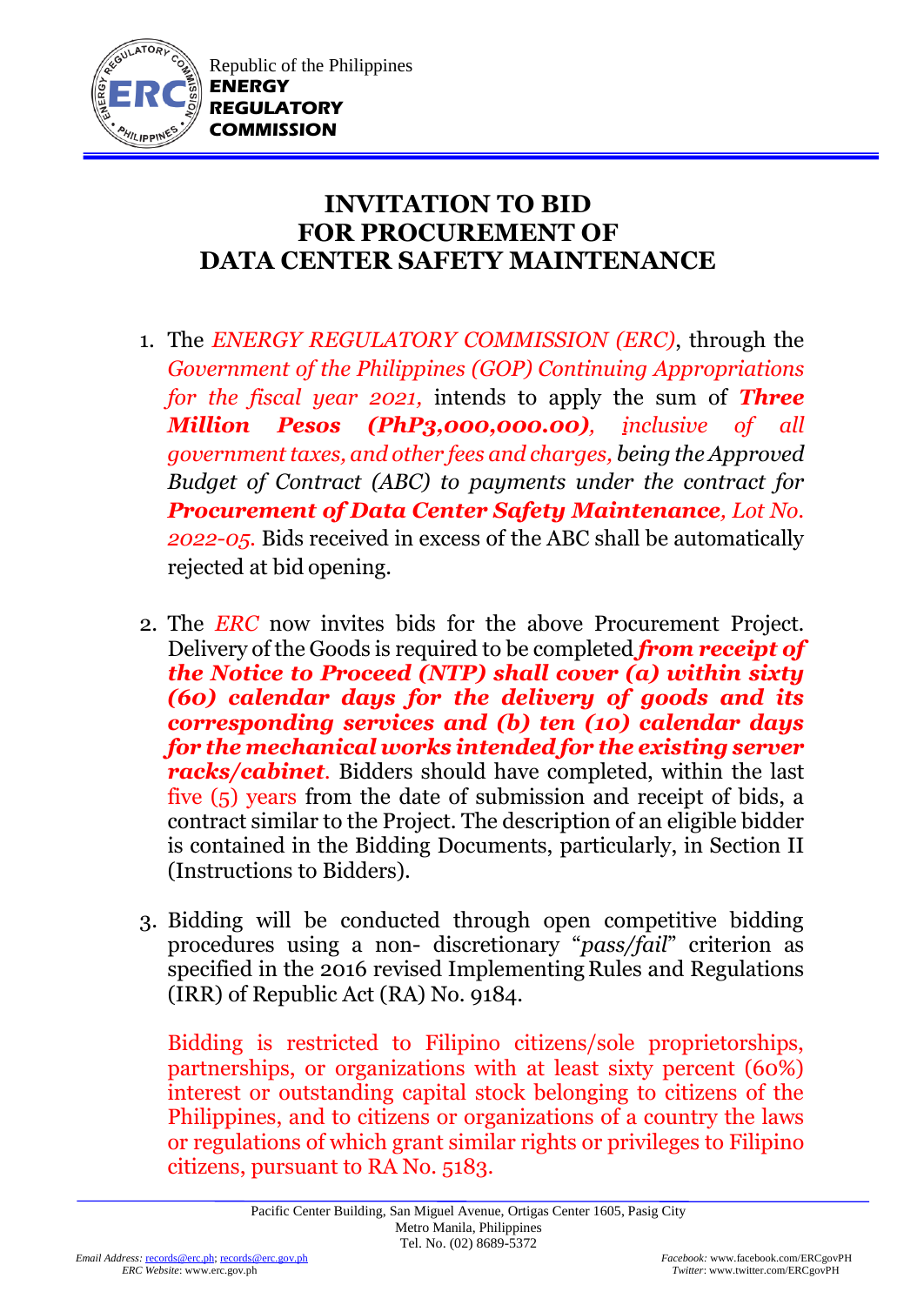- 4. Prospective Bidders may obtain further information from *ERC BAC Secretariat* and inspect the Bidding Documents at the address given below during *Monday to Friday, 09:00 A.M. to 04:00 P.M*.
- 5. A complete set of Bidding Documents may be acquired by interested Bidders on *10 February 2022* from the given address and website(s) below *and upon payment of the applicable fee for the Bidding Documents, pursuant to the latest Guidelines issued by the GPPB, in the amount of Five Thousand Pesos (PhP5,000.00)*. The Procuring Entity shall allow the bidder to present its proof of payment for the fees *in person.*
- 6. The *ERC BAC* will hold a Pre-Bid Conference<sup>1</sup> , which shall be open to prospective bidders, on *18 February 2022, 01:00 P.M. through videoconferencing via MS Teams, which can be accessed through:*

[https://teams.microsoft.com/l/meetup-](https://teams.microsoft.com/l/meetup-join/19%3Ameeting_ZjJmNDY1MjEtMGQyYy00NTllLTg5YWYtOTczZDljNWYxMWY1%40thread.v2/0?context=%7B%22Tid%22%3A%2234a3c75d-10fe-482b-9220-04df09540e89%22%2C%22Oid%22%3A%225f074c63-51dc-4812-9356-3479a48fb753%22%7D)

[join/19%3Ameeting\\_ZjJmNDY1MjEtMGQyYy00NTllLTg5YWYtOTczZDljNWYxM](https://teams.microsoft.com/l/meetup-join/19%3Ameeting_ZjJmNDY1MjEtMGQyYy00NTllLTg5YWYtOTczZDljNWYxMWY1%40thread.v2/0?context=%7B%22Tid%22%3A%2234a3c75d-10fe-482b-9220-04df09540e89%22%2C%22Oid%22%3A%225f074c63-51dc-4812-9356-3479a48fb753%22%7D) [WY1%40thread.v2/0?context=%7B%22Tid%22%3A%2234a3c75d-10fe-482b-9220-](https://teams.microsoft.com/l/meetup-join/19%3Ameeting_ZjJmNDY1MjEtMGQyYy00NTllLTg5YWYtOTczZDljNWYxMWY1%40thread.v2/0?context=%7B%22Tid%22%3A%2234a3c75d-10fe-482b-9220-04df09540e89%22%2C%22Oid%22%3A%225f074c63-51dc-4812-9356-3479a48fb753%22%7D) [04df09540e89%22%2C%22Oid%22%3A%225f074c63-51dc-4812-9356-](https://teams.microsoft.com/l/meetup-join/19%3Ameeting_ZjJmNDY1MjEtMGQyYy00NTllLTg5YWYtOTczZDljNWYxMWY1%40thread.v2/0?context=%7B%22Tid%22%3A%2234a3c75d-10fe-482b-9220-04df09540e89%22%2C%22Oid%22%3A%225f074c63-51dc-4812-9356-3479a48fb753%22%7D) [3479a48fb753%22%7D](https://teams.microsoft.com/l/meetup-join/19%3Ameeting_ZjJmNDY1MjEtMGQyYy00NTllLTg5YWYtOTczZDljNWYxMWY1%40thread.v2/0?context=%7B%22Tid%22%3A%2234a3c75d-10fe-482b-9220-04df09540e89%22%2C%22Oid%22%3A%225f074c63-51dc-4812-9356-3479a48fb753%22%7D)

- 7. Bids must be duly received by the BAC Secretariat through manual submission at the office address indicated below on or before *03 March 2022, 01:00 P.M.* Late bids shall not be accepted. Bidders are requested to submit one (1) original and one (1) copy of their bids. Bidders are likewise requested to bring the originals of the documents submitted and present the same for comparison during the bid opening.
- 8. All Bids must be accompanied by a bid security in any of the acceptable forms and in the amount stated in **ITB** Clause 14.
- 9. Bid opening shall be on *03 March 2022, 01:00 P.M.* at the given address below. Bids will be opened in the presence of the bidders' representatives who choose to attend the activity.
- 10. The *ERC* reserves the right to reject any and all bids, declare a failure of bidding, or not award the contract at any time prior to contract award in accordance with Sections 35.6 and 41 of the 2016 revised IRR of RA No. 9184, without thereby incurring any liability to the affected bidder or bidders.
	- 11. For further information, please refer to: